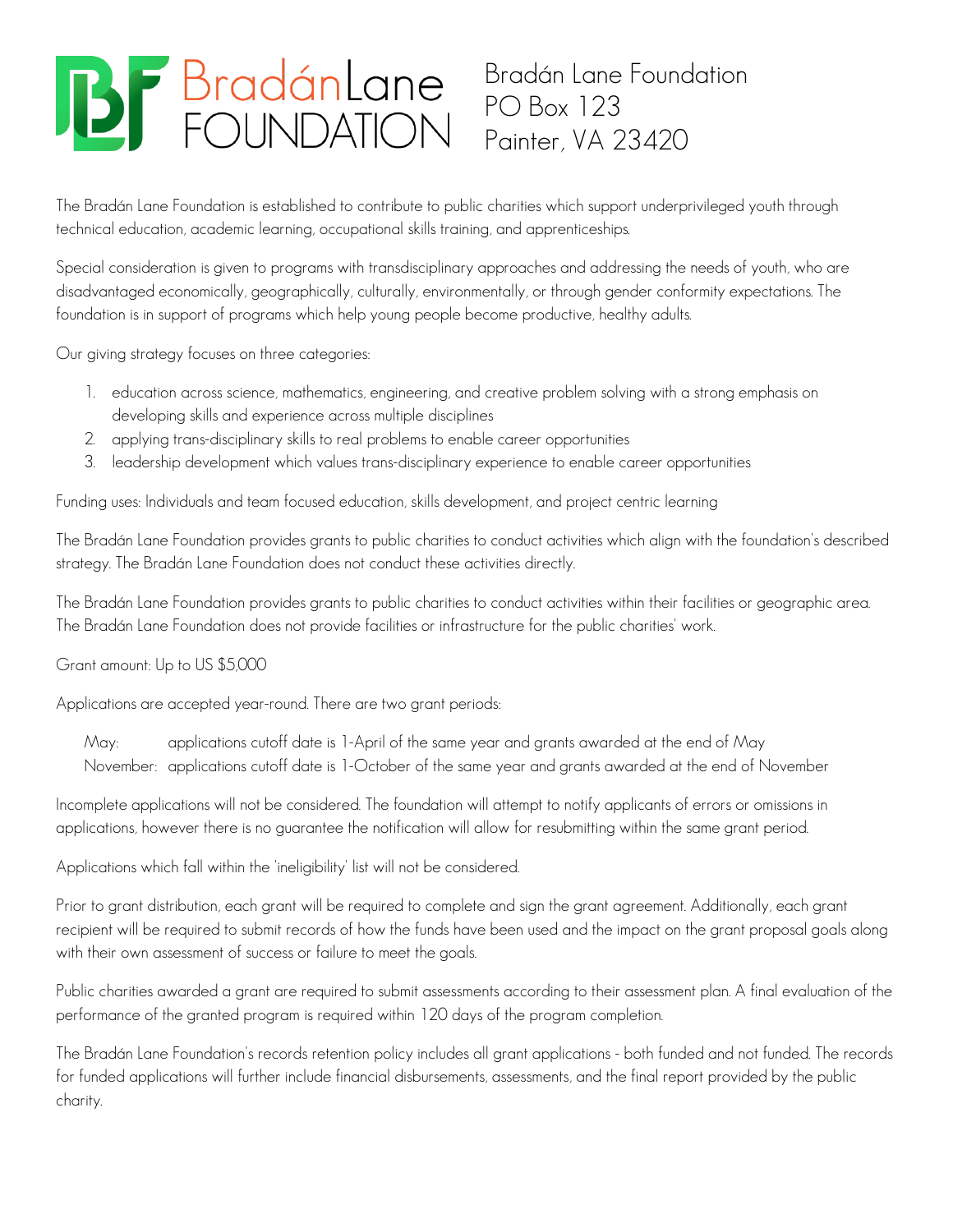# Grant Requirements:

- Tax-exempt 501(c)(3) organizations that are public charities
- Projects aligned with Bradán Lane Foundation's focus (strategy focus from first page)
- Benefit people within the United States of America and its Territories
- Limited to one grant per year, except in unusual circumstances
- Applicant charities are responsible for insurance to cover their liability of the program

## Ineligibility:

Bradán Lane Foundation will not make grants to fund:

- **•** For-profit organizations
- **•** General support of educational institutions
- Religious groups for religious purposes
- Fraternal or veterans organizations, with the exception of programs that benefit the broader community directly
- Political/lobbying organizations
- Individuals, including scholarships
- General operating funds
- Capital campaigns and endowments
- **Travel**
- Courtesy, goodwill or public service advertisements
- Fundraising events, sports-related events, or sponsorships
- Basic or applied research
- Programs that appear to be the responsibility of the government, unless they are a community-based effort directed at improving the delivery of government-funded services
- Directly or indirectly, acts of violence or terrorism or for any organization engaged in or supporting such acts
- Organizations that discriminate on the basis of race, color, religion, sex, age, national origin, sexual orientation, gender identity, veteran or disability statuses in the delivery of services and in their employment practices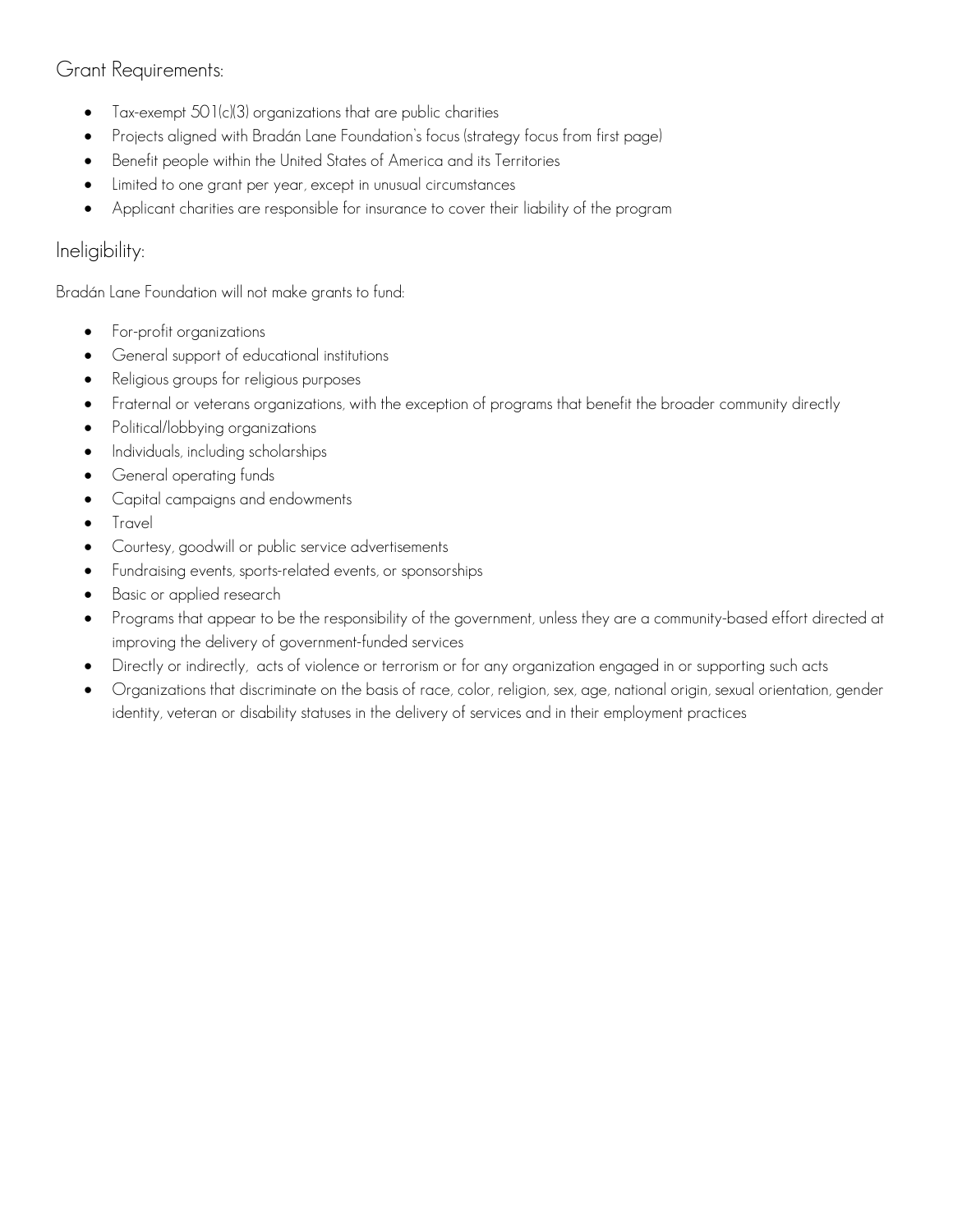# Grant Application

All application materials must be in English and all financial figures/budget items should be in US dollars.

Complete the form and submit to: [applications@bradanlanefoundation.org](mailto:applications@bradanlanefoundation.org)

| Date of application:                                                                      |        |           |  |  |  |
|-------------------------------------------------------------------------------------------|--------|-----------|--|--|--|
|                                                                                           |        |           |  |  |  |
|                                                                                           |        |           |  |  |  |
| Organization Information                                                                  |        |           |  |  |  |
| IMPORTANT: Include a copy of the public charity's W-9 with this application               |        |           |  |  |  |
|                                                                                           |        |           |  |  |  |
| Legal Name of Organization Applying:                                                      |        |           |  |  |  |
| (This should be the same as on the IRS determination letter and as supplied on IRS forms) |        |           |  |  |  |
| Organization EIN:                                                                         |        |           |  |  |  |
| Year Founded:                                                                             |        |           |  |  |  |
| Current Operating Budget:                                                                 |        |           |  |  |  |
|                                                                                           |        |           |  |  |  |
| Executive Director/Administrator:                                                         |        |           |  |  |  |
| Contact Person/Title                                                                      |        |           |  |  |  |
| Address:                                                                                  |        |           |  |  |  |
| Street/Mailing:                                                                           |        |           |  |  |  |
| City:                                                                                     | State: | Zip code: |  |  |  |
| Telephone number:                                                                         |        |           |  |  |  |
| E-mail:                                                                                   |        |           |  |  |  |
| Website:                                                                                  |        |           |  |  |  |

Mission Statement:

| describe the mission of your organization |  |  |  |  |
|-------------------------------------------|--|--|--|--|
|                                           |  |  |  |  |
|                                           |  |  |  |  |
|                                           |  |  |  |  |
|                                           |  |  |  |  |
|                                           |  |  |  |  |
|                                           |  |  |  |  |
|                                           |  |  |  |  |
|                                           |  |  |  |  |
|                                           |  |  |  |  |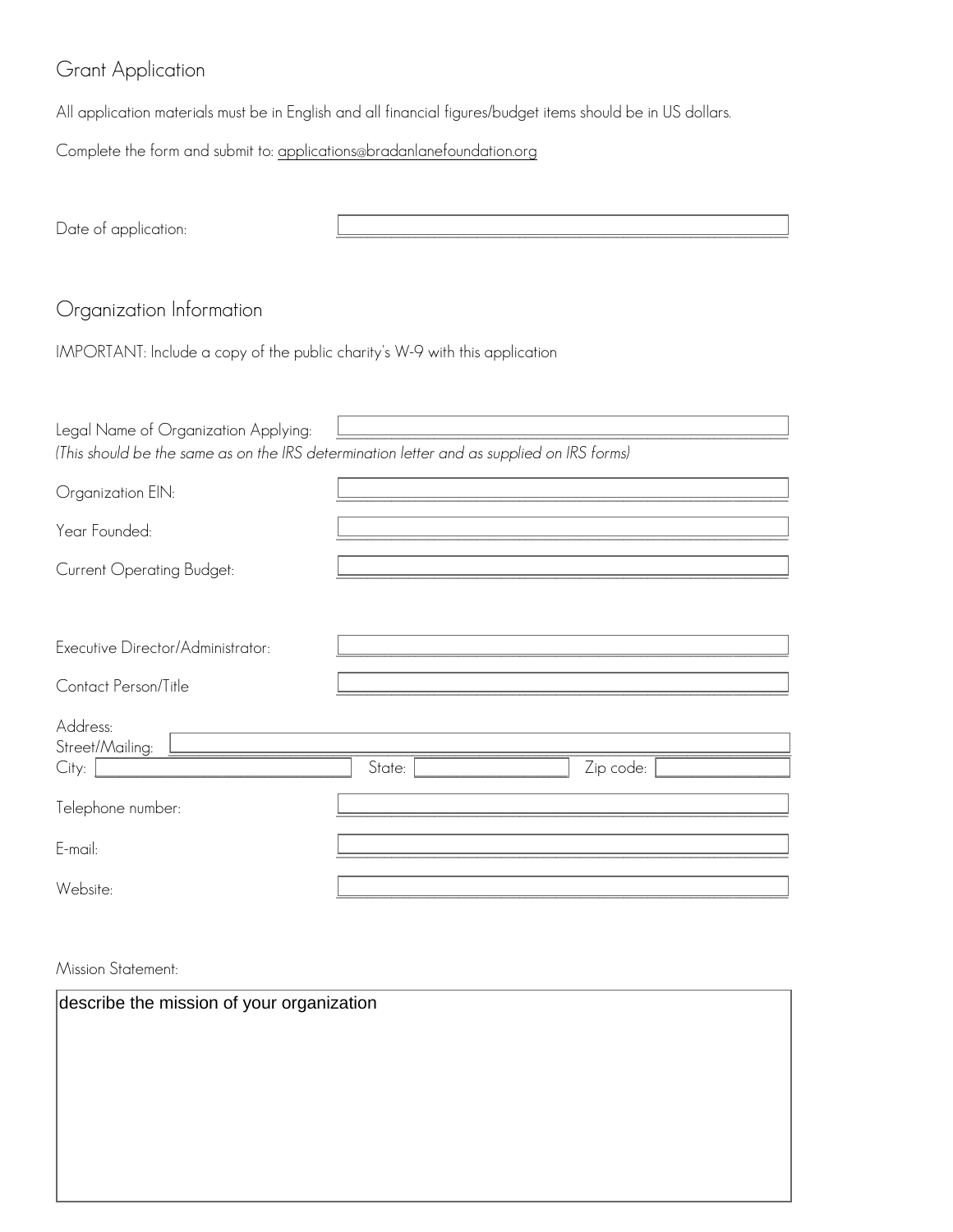Proposal Information

Program name (or short description):

Program objectives: *(describe the program topic, what is to be achieved, audience, etc.)*

what do you hope to achieve with the program

Program design: *(describe the program implementation plan, curriculum, etc.)*

how will you implement the program

Schedule of the program: *(optionally attach schedule as a separate document when submitting the application)*

provide the timetable, milestones, and dates for the program

Assessment plan: *(how the program success will be measured; how often it will be measured; if applicable, how will mid-program changes will be determined; optionally attached assessment plan as a separate document when submitting the application)*

how will you measure the program success

Impact summary: *(include estimated number of people impacted by the program; if this program has been used before, number of people served; groups focused by the program; ages focused by the program; geographic area; selection criteria for participants of the program)*

detail the impact you hope to achieve with the program

Staffing: *(include staff names, titles, and responsibilities)*

list key staff and their roles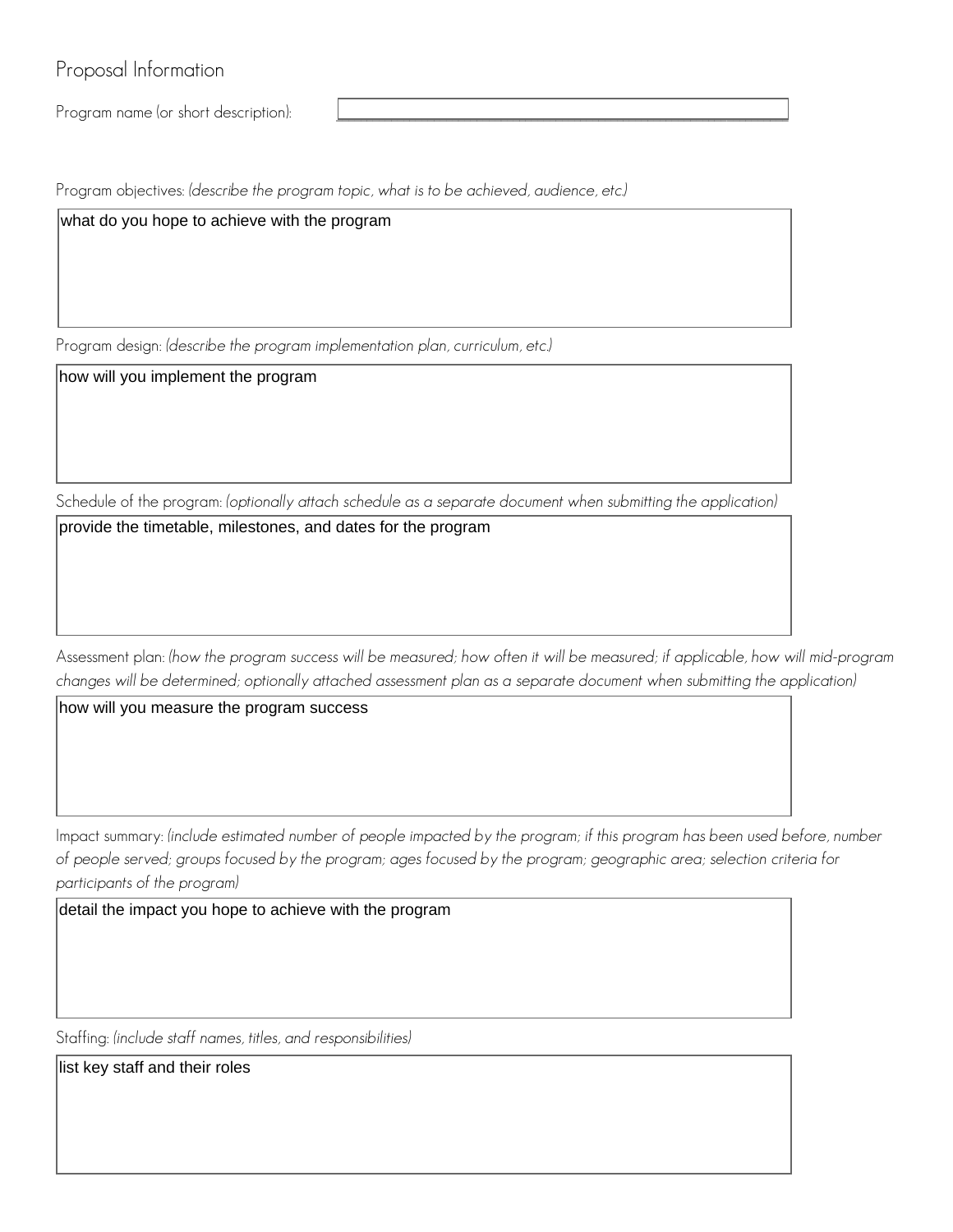| Grant period:                                       | May<br>November<br>(cutoff date for May grants is 1-April and the cutoff date for November grants is 1-September) |
|-----------------------------------------------------|-------------------------------------------------------------------------------------------------------------------|
| Start date of the program:                          |                                                                                                                   |
| End date of the program:                            |                                                                                                                   |
|                                                     | (for long term and multi-year programs, provide end date for the content covered by this grant application)       |
|                                                     |                                                                                                                   |
| Amount Requested:                                   |                                                                                                                   |
| Total program cost                                  |                                                                                                                   |
| Other sources of financial support (if applicable): |                                                                                                                   |
|                                                     |                                                                                                                   |
|                                                     | Project budget with breakdown: (optionally attach budget as a separate document when submitting the application)  |
| Program status:                                     | pilot<br>one time<br>other<br>repeating                                                                           |
| Explanation:                                        | (for perpetual programs, how will the program be funded and maintained; for 'other' please explain)               |
|                                                     | provide additional details of the type of program (this field is required if the program type is 'other')         |

You may include additional content here or attach documentation in support of your application.

| this space is provided for any additional details you wish to provide in support of your application |
|------------------------------------------------------------------------------------------------------|
|                                                                                                      |
|                                                                                                      |
|                                                                                                      |
|                                                                                                      |
|                                                                                                      |
|                                                                                                      |